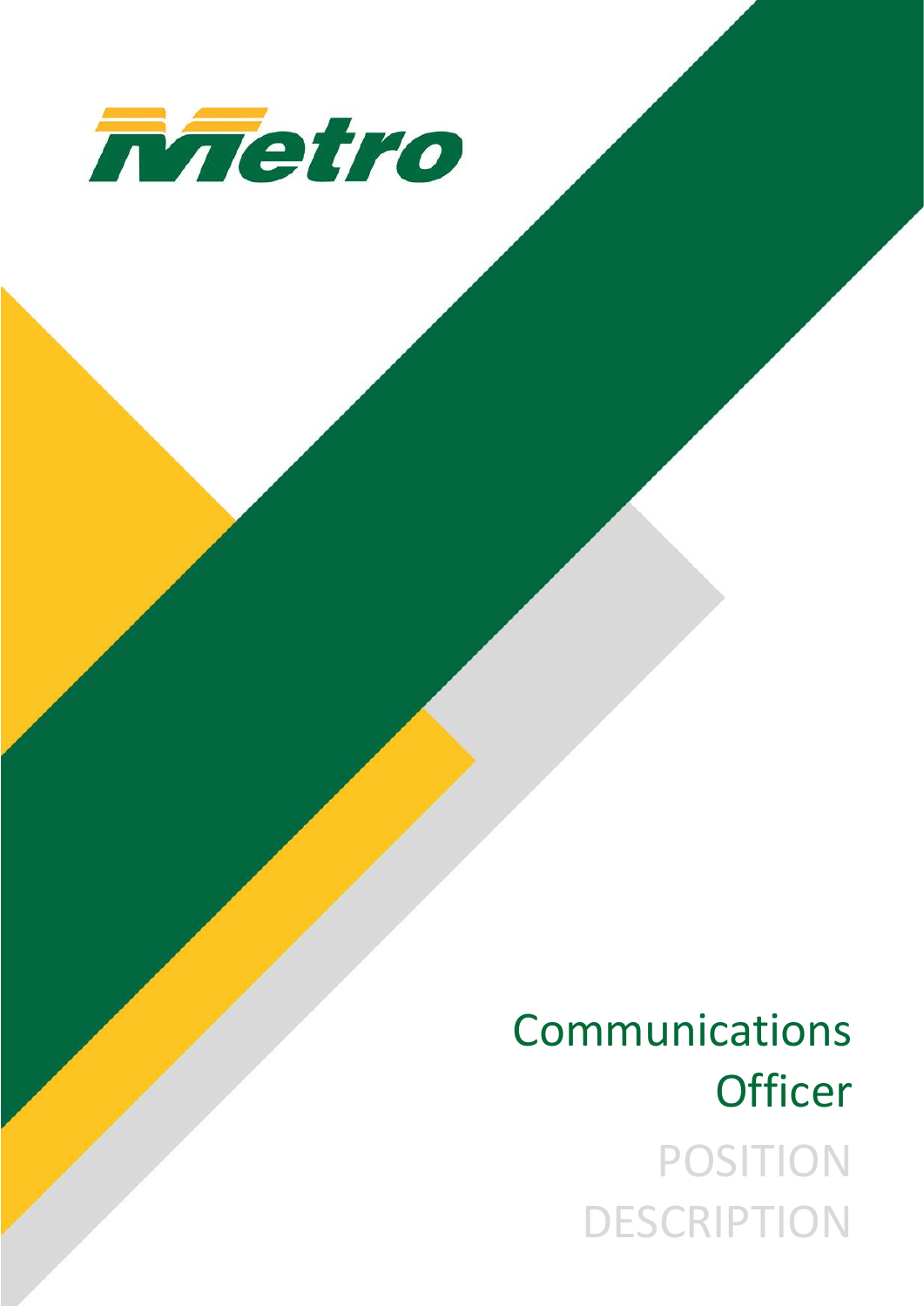## **Position Description**



| <b>Position title</b>           | <b>Communications Officer</b>                                                                                                                                                                                      |  |
|---------------------------------|--------------------------------------------------------------------------------------------------------------------------------------------------------------------------------------------------------------------|--|
| <b>Business Area</b>            | Corporate Services                                                                                                                                                                                                 |  |
| <b>Number of Direct Reports</b> | Nil                                                                                                                                                                                                                |  |
| <b>Immediate Manager</b>        | <b>Communications &amp; Brand Manager</b>                                                                                                                                                                          |  |
| Award                           | Administrative Employee Enterprise Agreement or its successor                                                                                                                                                      |  |
| Location                        | Springfield Depot, Moonah                                                                                                                                                                                          |  |
| <b>Role Purpose</b>             | The role of the Communications Officer is to produce and distribute<br>Metro's internal and external communications and engage various<br>audiences by coordinating and implementing communication<br>initiatives. |  |

# **Organisational Requirements**

All positions within Metro Tasmania will support the achievement of the Metro Tasmania Vision to be a customer centric public transport provider.

Employees are required to comply with all relevant legislation, laws, regulations, standards, codes and Metro Tasmania policies and procedures.

While at work employees must take reasonable care of their own health and safety and the health and safety of others, including those working under their supervision or direction that may be affected by their acts or omissions in accordance with relevant State and Federal Work Health and Safety Legislation.

| <b>Our Values</b>                                |                                                                                                                                                                                                               |  |
|--------------------------------------------------|---------------------------------------------------------------------------------------------------------------------------------------------------------------------------------------------------------------|--|
| <b>Safety</b>                                    | Keep people safe                                                                                                                                                                                              |  |
| Improvement                                      | Challenge the status quo                                                                                                                                                                                      |  |
| <b>Teamwork</b>                                  | Better together                                                                                                                                                                                               |  |
| <b>Respect</b>                                   | Respect everyone                                                                                                                                                                                              |  |
| <b>Role Accountabilities</b>                     |                                                                                                                                                                                                               |  |
| <b>Communications</b><br><b>Responsibilities</b> | Produce and distribute internal communications including a<br>$\bullet$<br>weekly newsletter and employee notices in a timely manner so<br>that all information is up to date and accurate.                   |  |
|                                                  | Monitor and write posts for Metro social media and assist with<br>$\bullet$<br>content production.                                                                                                            |  |
|                                                  | Moderate user generated content, flag potential emerging issues<br>$\bullet$<br>and when necessary respond to customer queries, feedback,<br>compliments and complaints.                                      |  |
|                                                  | Update Metro website and intranet content in a timely manner,<br>$\bullet$<br>ensuring all information is up to date and accurate.                                                                            |  |
|                                                  | Support the distribution of infrastructure and school related<br>$\bullet$<br>external correspondence in liaison with Operations and Network<br>and Performance Teams.                                        |  |
|                                                  | Support the coordination of marketing and community events and<br>٠<br>activities as needed, including but not limited to logistics,<br>registrations, ordering marketing collateral, setting up activations. |  |
|                                                  | Assist with day-to-day communication and marketing tasks                                                                                                                                                      |  |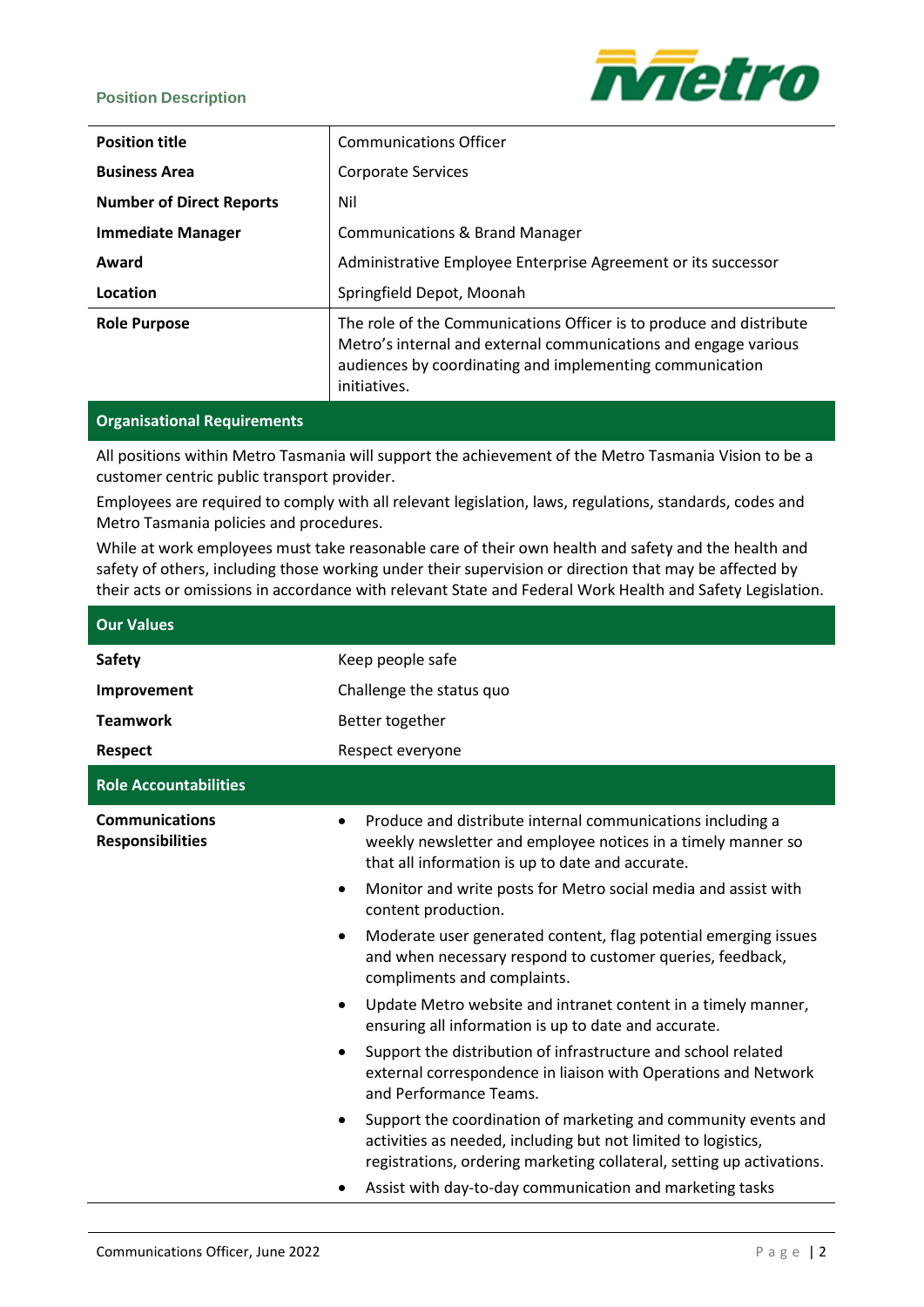# **Position Description**



|                                                 | Support the delivery of campaigns and projects                                                                                                                                                    |  |  |
|-------------------------------------------------|---------------------------------------------------------------------------------------------------------------------------------------------------------------------------------------------------|--|--|
|                                                 | Organise the production and printing of branded material such as<br>stationery and merchandise.                                                                                                   |  |  |
| <b>Stakeholder Management</b>                   | Work with the team members and liaise with external<br>$\bullet$<br>stakeholders, contractors and service providers to ensure a strong<br>ongoing relationship.                                   |  |  |
|                                                 | Support the assessment and implementation of sponsorship<br>$\bullet$<br>applications for Metro.                                                                                                  |  |  |
| <b>Administrative Responsibilities</b>          | Assist with the preparation and presentation of reports and<br>$\bullet$<br>events (internal and external) with respect to Metro's Marketing<br>and Communications function.                      |  |  |
|                                                 | Maintain the invoicing and purchase order process for the<br>$\bullet$<br>Marketing and Communications department to ensure accounts<br>are completed in a timely and accurate manner.            |  |  |
| <b>Projects and Other Tasks</b>                 | Conduct research specific to marketing and communications<br>$\bullet$<br>activities as required.                                                                                                 |  |  |
|                                                 | Other related duties as may be determined by the Marketing and<br>٠<br>Communications team.                                                                                                       |  |  |
| <b>Safety and Wellbeing</b><br>(Organisational) | Promote and provide active leadership for a safe working<br>environment at Metro Tasmania, this includes and is not limited to:                                                                   |  |  |
|                                                 | Reducing potential for injuries to staff, contractors and members<br>$\bullet$<br>of the public;                                                                                                  |  |  |
|                                                 | Partaking in lead and lag reporting practices;<br>$\bullet$                                                                                                                                       |  |  |
|                                                 | Championing safety in all activities;<br>$\bullet$                                                                                                                                                |  |  |
|                                                 | Having confidence and authority to immediately stop any<br>$\bullet$<br>dangerous activities;                                                                                                     |  |  |
|                                                 | Promote and drive safe work practises which improve lost time<br>$\bullet$<br>injuries and workers compensation due to minimising injuries;<br>and promote wellbeing and preventative activities. |  |  |
| <b>Management Authorities (if appropriate)</b>  |                                                                                                                                                                                                   |  |  |
| Refer to the Delegation of Authority Manual.    |                                                                                                                                                                                                   |  |  |
| <b>Key Relationships</b>                        |                                                                                                                                                                                                   |  |  |

| <b>Internal</b>              | External                           |
|------------------------------|------------------------------------|
| Network and Performance Team | <b>External Service Providers</b>  |
| Corporate Services Team      | <b>Consultants and Contractors</b> |
| All other Metro Employees    |                                    |
|                              |                                    |